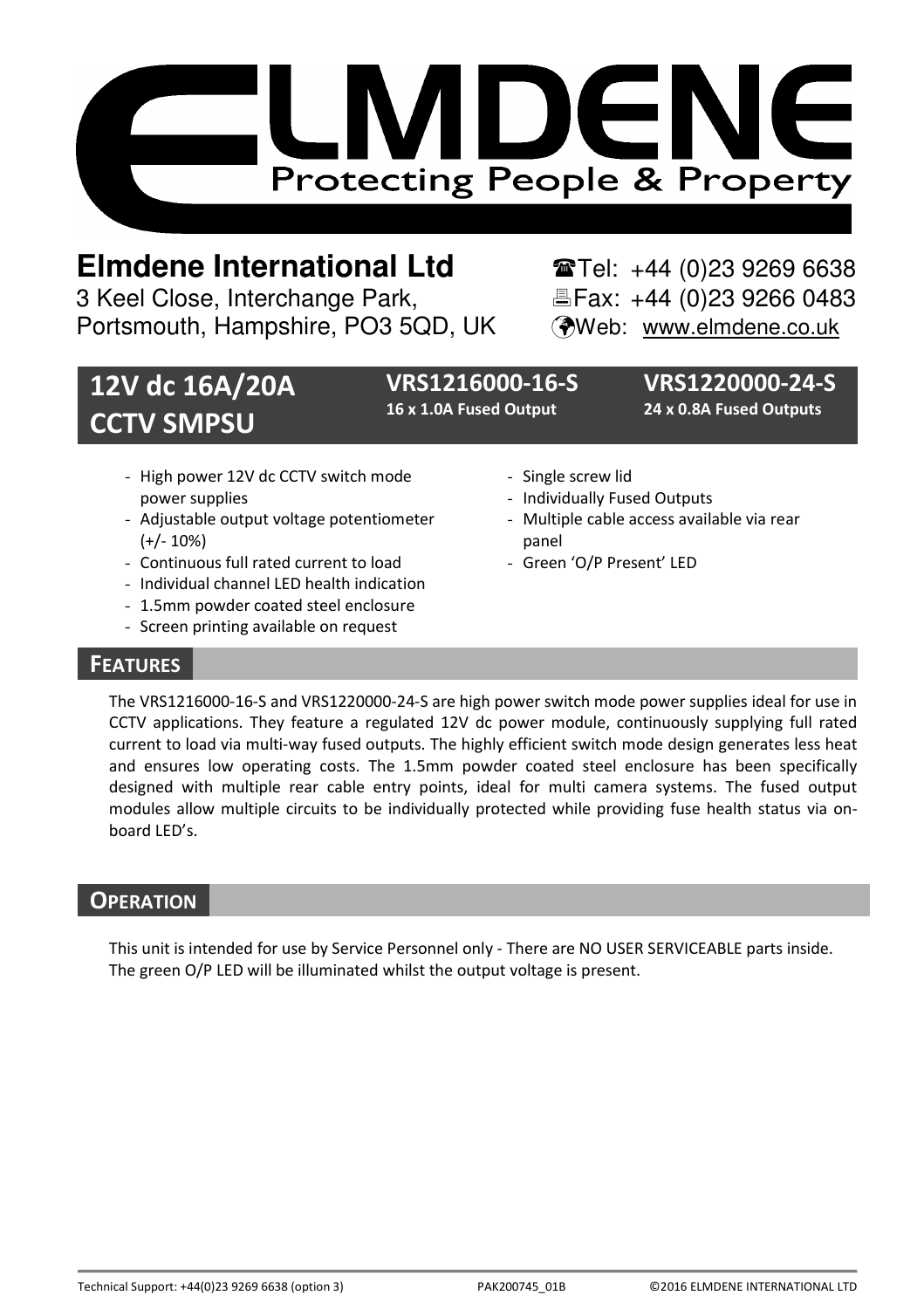

This unit is only suitable for installation as permanently connected equipment. The PSU is NOT SUITABLE for external installation. EQUIPMENT MUST BE EARTHED. Before installation, ensure that external disconnect device is OFF. The PSU should be installed according to all relevant safety regulations applicable to the application.

#### Mounting

- 1. Mount securely in correct orientation using the 3 available mounting holes.
- 2. Route mains and low voltage output cables via different rear cable entry holes.

#### Mains Power Up

- 1. Attach correctly rated mains cable minimum 0.75mm<sup>2</sup> [6A], 300/500Vac) to the input terminal block and fasten using a cable tie on the securing point provided.
- 2. Ensure the mains input voltage switch on the side of the module is set correctly.
- 3. Apply mains power. Check for 12.0V dc on load outputs. Check green O/P LED is illuminated on the modules.
- 4. Disconnect mains power.

#### Load Output

- 1. Attach correctly rated load cable and fasten using cable ties. Note polarity.
- 2. Re-apply mains power. Check green O/P LED is on.
- 3. Verify load is operating correctly.

## **MAINTENANCE**

There is no regular maintenance required of this PSU.

If the output of the PSU fails the cause of the failure should be investigated e.g. short circuit load. The fault should be rectified before restoring power to the PSU. If the output fuses need to be replaced, ensure the correct fuse rating and type is used.

## DISPOSAL OF PRODUCT AT END OF LIFE

This product falls within the scope of EU Directives 2012/19/EU Waste Electrical and Electronic Equipment (WEEE). At the end of life, the product must be separated from the domestic waste stream and disposed via an appropriate approved WEEE disposal route in accordance with all national and local regulations.

For more information see: www.recyclethis.info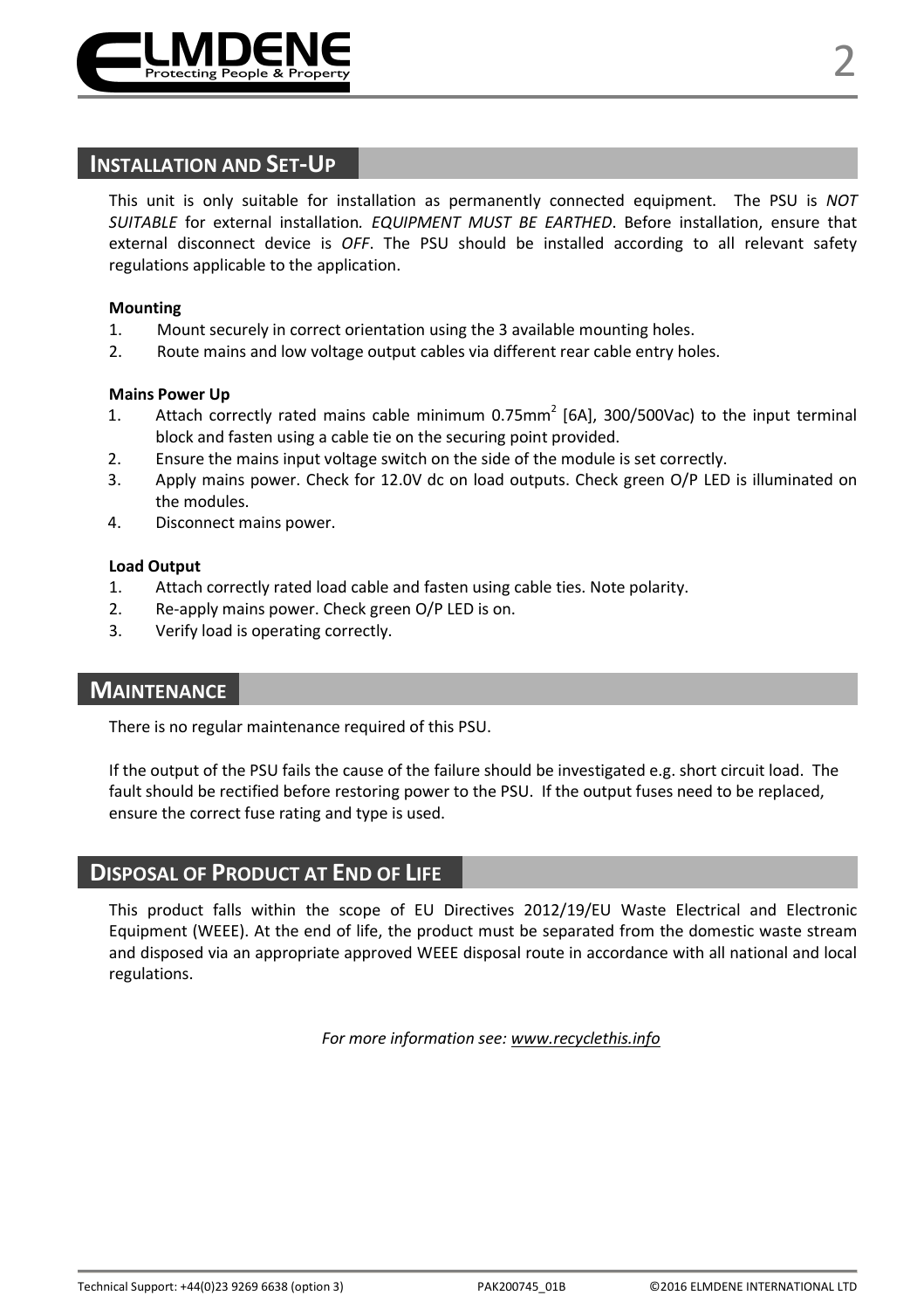

## **SPECIFICATION**

## Input Specification

Frequency 50-60Hz Default 200 – 240Vac input T3.15A HRC

Voltage (rated) 100 – 120Vac / 200 – 240Vac (Switch Selectable) Mains Input Fuse (Terminal) T6.3A HRC (100-120Vac in) T3.15A HRC (200-240Vac in)

## Output Specification

|                           | VRS1216000-16-S                     |
|---------------------------|-------------------------------------|
| <b>Output Voltage</b>     | 12.0V dc nominal                    |
| Adjustable Output Voltage | $10.0V - 14.0V$ dc                  |
| (using potentiometer)     |                                     |
| Ripple                    | 150 mV pk-pk max                    |
| Load output Fuse          | See Model Specification Table below |
| <b>Local Indicators</b>   |                                     |
| <b>OUTPUT LED (Green)</b> | Output present                      |

FAULT LED (Red) Fault present: Output fuse fail (requires load to be connected)

#### Fused Outputs

| Model:                   | VRS1216000-16-S | VRS1220000-24-S |
|--------------------------|-----------------|-----------------|
| No. of Fused outputs:    | 16              | 24              |
| Fuse Value:              | 16 x F1.0A      | 24 x F1.0A      |
| Max current per channel: | 1Α              | 0.8A            |

## Mechanical

|                                                   | S - Enclosure  |
|---------------------------------------------------|----------------|
| Enclosure Dimensions<br>h x w x d (mm) [external] | 345 x 288 x 90 |
| Weight                                            | 3kg            |

### Environmental

Temperature -10 to +40°C (operating) 95% RH non-condensing -20 to +80°C (storage)